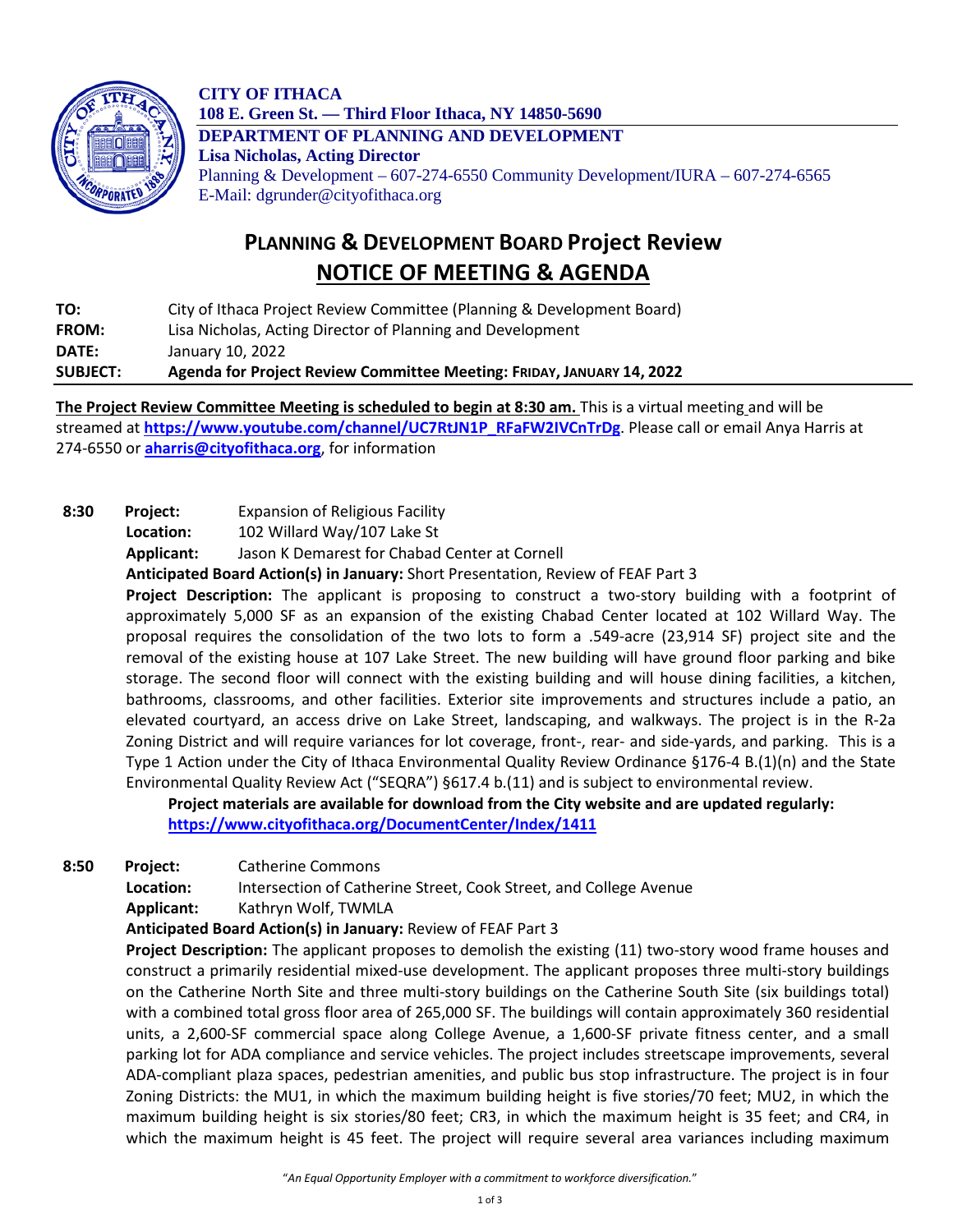building floors/height (two), minimum off-street parking, maximum street façade, doors and entries, recessed entry, chamfered corner, and rear yard setback (two). It is also subject to Collegetown Design Guidelines. The project involves 12 tax parcels totaling 1.45 acres, seven of which are located north of the Catherine Street /College Avenue intersection and four of which are to the south. Parcel consolidation will be required. This has been determined to be a Type 1 Action under the City of Ithaca Environmental Quality Review Ordinance §176-4 B(1)(h)[4], (k) & (n), and the State Environmental Quality Review Act ("SEQRA") §617.4 (b)(5)[iii] and is subject to environmental review.

**Project materials are available for download from the City website and are updated regularly: <https://www.cityofithaca.org/DocumentCenter/Index/1385>**

**9:10 Project:** Ithaca Farmers' Market – Major Site Improvements & New Building

**Location:** Steamboat Landing – 545 Third Street

**Applicant:** David Stern for Ithaca Farmers' Market

**Anticipated Board Action(s) in January:** Consideration of the Negative Declaration of Environmental **Significance** 

**Project Description:** The applicant is proposing to construct a new two-story market building to allow for yearround commerce and programing, to reconfigure and pave the existing parking area and drive lanes, to create outdoor amenity space for dining and gathering, to install shoreline stabilization, and to make other site improvements. The project requires the demolition of most site features, relocation of the Cayuga Waterfront Trail, removal of numerous trees, and installation of enhanced stormwater infrastructure. The project is on City-owned land and requires approvals from Common Council, the Special Joint Committee of the Ithaca Area Water Treatment Plant, NYS DEC, and the Army Corps of Engineers. The project site is in the Market District and is subject to Design Review. This is a Type 1 Action under the City of Ithaca Environmental Quality Review Ordinance §176-4 B.(1)(b), (h)[2] and (i) and the State Environmental Quality Review Act ("SEQRA") §617.4 b. (10) and (11) and is subject to environmental review.

**Project materials are available for download from the City website and are updated regularly: <https://www.cityofithaca.org/DocumentCenter/Index/1380>**

**9:30 Project:** City Harbor

**Location:** 101 Pier Road **Applicant:** Jessica Edger-Hillman

**Anticipated Board Action(s) in January:** Review of Changes for Phase 1 & 2

**Project Description:** The Planning Board granted preliminary site plan approval to the overall project on May 26, 2020, and final approval of Phase 1 of this project on August 25, 2020. The applicant now seeks approval for changes to Phase 1 as well as final approval for Phase 2 which will be now constructed concurrently. Phase 1 included the rebuilding of Pier Road to include sidewalks, street trees, a fire engine turnaround, and additional and reorganized parking, all improvements on private property with the exception of the construction of Point East 2 Building (which will be used as greenspace and parking) and the temporary relocation of the fueling dock and tank. The Phase I changes include: Point West & Point East buildings unit mix changing to more 1-bedroom units, ground level enclosed parking in both buildings, café in place of a restaurant in Point West, and expanded public spaces along the waterfront. Phase 2 of the project did include the construction of the Point East 2 Building, additional parking at the golf course, installation of the new fueling dock and tank, the 5,500 SF Newman Community Center, removal of the existing clubhouse and relocation of the ninth green. Phase II will now not include a new Newman Community Center in this project. The overall project was determined to be a Type 1 Action under the City of Ithaca Environmental Quality Review Ordinance §176-4(B)(1)(d), (h)(2), (i), (k) and (n) and the State Environmental Quality Review Act ("SEQRA") §617.4(b)(6)(iii) and (v), for which the Planning Board, acting as Lead Agency, issued a Negative Declaration of Environmental Significance on May 26, 2020.

**Project materials are available for download from the City website and are updated regularly: <https://www.cityofithaca.org/DocumentCenter/Index/783>**